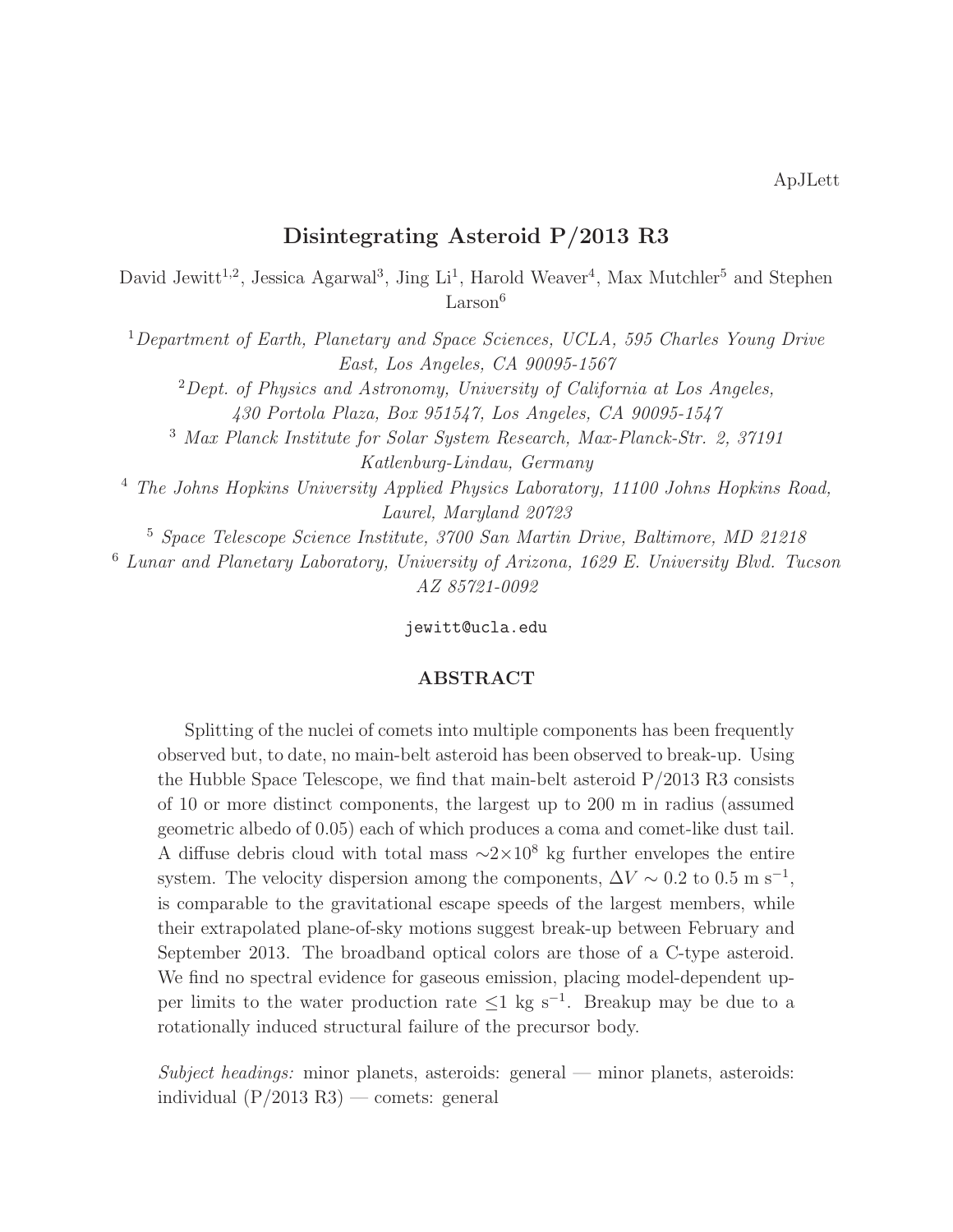#### 1. INTRODUCTION

Main-belt object P/2013 R3 (Catalina-Pan STARRS, hereafter "R3") was discovered on UT 2013 September 15 and announced on September 27 (Hill et al. 2013). Its orbital semimajor axis, eccentricity and inclination are 3.033 AU, 0.273 and 0.90<sup>°</sup>, respectively, firmly establishing R3 as a member of the main asteroid belt, although its dusty appearance resembles that of a comet. The Tisserand parameter relative to Jupiter,  $T_J = 3.18$ , is significantly larger than the nominal  $(T_J = 3)$  dividing line separating dynamical comets  $(T_J < 3)$  from asteroids  $(T_J > 3, c.f.$  Kresak 1980). The combination of asteroid-like orbit and comet-like appearance together qualify R3 as an active asteroid (Jewitt 2012) or, equivalently, a main-belt comet (Hsieh and Jewitt 2006). The mechanism responsible for mass loss in the majority of such objects is unknown.

In this brief report, we describe initial observations taken to establish the basic properties of this remarkable object. At the time of observation, R3 had just passed perihelion (R  $= 2.20$  AU) on UT 2013 August 05.

#### 2. OBSERVATIONS

We used the Keck 10-m telescope on Mauna Kea, Hawaii with LRIS, the Low Resolution Imaging Spectrometer at an image scale of 0.135′′ pixel<sup>−</sup><sup>1</sup> (Oke et al. 1995). Observations through Johnson-Cousins BVRI filters were internally calibrated using flat field images of an illuminated spot on the inside of the observatory dome. Seeing-limited image quality was variable in the range 0.6′′ to 0.8′′ full width at half maximum (FWHM). Keck data (Figure 1) on 2013 October 01 and 02 revealed three distinct, co-moving components embedded in a dust envelope extending >30′′ in the projected anti-solar direction (independently reported in a press release by J. Licandro et al. from observations taken October 11 and 12).

On HST we used the WFC3 camera (Dressel 2010) whose 0.04′′ pixels each correspond to about 41 km at the distance of R3. The Nyquist-sampled spatial resolution is ∼82 km. All observations were taken using the very broad F350LP filter (4758Å FWHM) which has an effective wavelength of 6230Å on a solar-type  $(G2V)$  source. From each orbit we obtained five exposures of 348 s duration and one of 233 s. The observational geometry is summarized in Table 1. The images are shown in Figure (1).

The integrated brightness of R3 was monitored using the Berkeley KAIT (Katzmann Automatic Imaging Telescope), located on Mt. Hamilton, California (Richmond et al. 1993). This automated, 0.6 meter diameter telescope is equipped with a  $512\times512$  pixel CCD camera (scale 0.8′′ pixel<sup>−</sup><sup>1</sup> ). KAIT provided nightly sequences of 30 integrations each of 30 s duration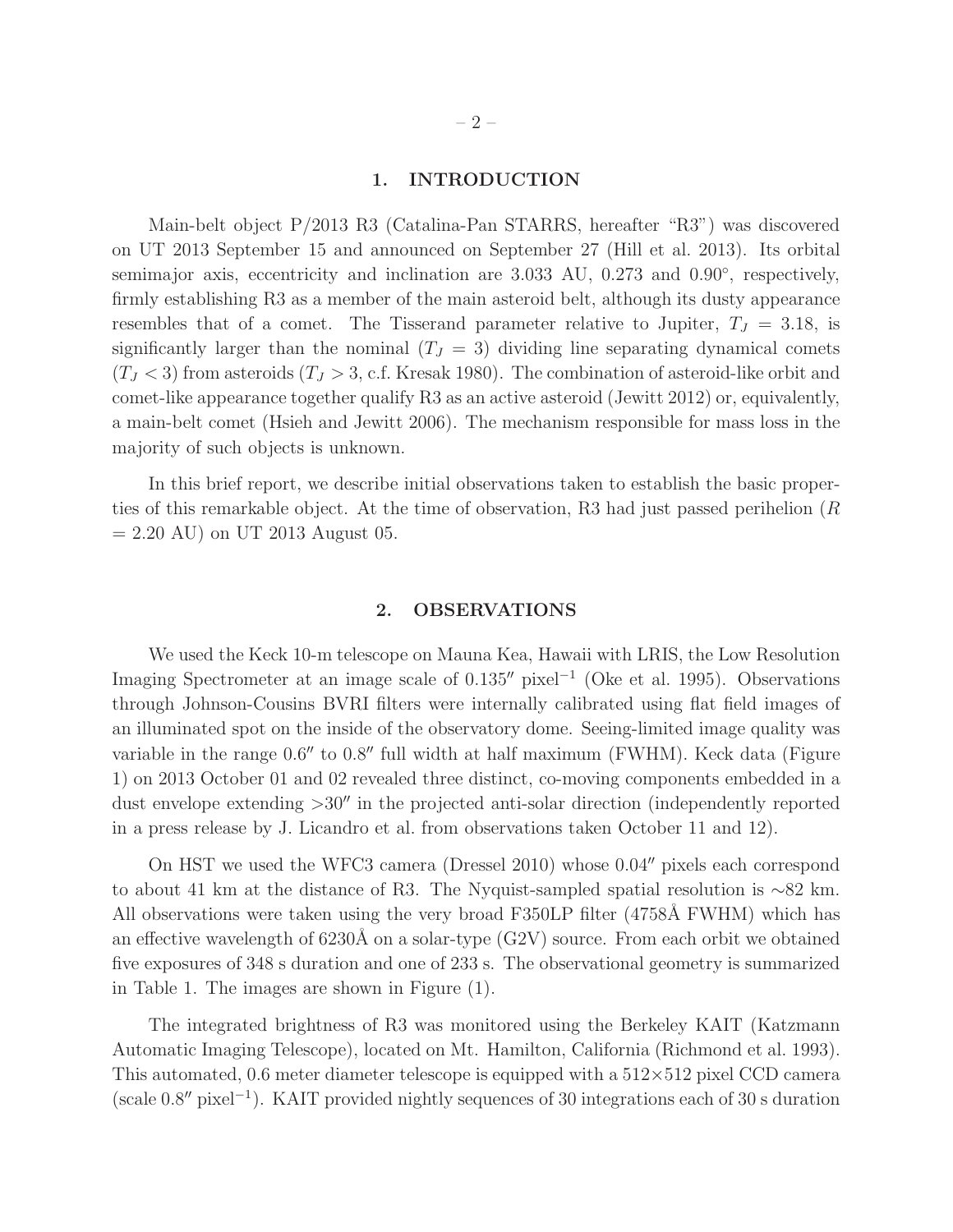through an R filter, with image quality  $\sim$ 2" FWHM. The images were shifted and combined to eliminate cosmic rays and to provide an improved signal-to-noise ratio.

# 2.1. MORPHOLOGY AND DYNAMICS

Figure (1) shows three groups of objects (labeled A, B and C) initially distributed along a line at position angle 40◦ , corresponding neither to the projected orbit nor to the antisolar direction. This is unlike split comets, where the major components are spread along the projected orbit (Ishiguro et al. 2009, Reach et al. 2009) and the minor ones along the anti-solar direction (Weaver et al. 2001, 2008). The number of components (by December 13 we detect ten distinct components, most formed by the disintegration of A and B), the sky-plane separations between them,  $L$  (scaled to 1 AU), and their brightnesses all change with time. We measured, L and  $dL/dt$  for the components taken pair-wise, and calculated nominal ages,  $\tau = L/(dL/dt)$ . The separations projected to zero over dates in the range  $140 \leq DOY \leq 270$  (May to September 2013), where DOY is the day of year in 2013. One object (component "D") not shown in Figure (1) was detected 36.4′′ from component B in position angle 241.9°, on UT 2013 October 01. The object was also identified at 37.3″ and 239.0° in data from the Magellan telescope on UT October 29, kindly provided by Scott Sheppard and was reported in a press release by Licandro et al. The age for object D is  $\tau \sim$ 8 months (DOY 50). We consider these estimates preliminary pending acquisition of further astrometric data from which proper orbits and possible non-gravitational accelerations can be constrained.

The position angles of the dust tails  $(243.7°\pm0.5°)$  on October 01 and  $243.2°\pm0.6°$  October 28) correspond to discordant synchrone dates (September  $04\pm7$  and July  $10\pm13$ , respectively).

Each discrete component appears embedded in a dust coma having steep surface brightness gradients in the central arcsecond. We experimented with schemes to inwardly extrapolate the coma surface brightness, in order to isolate the brightness contribution from the embedded nuclei. However, we found these schemes to be critically dependent on the extrapolation method, yielding highly uncertain results. Here, we elect to present robust upper limits to the embedded nuclei based on photometry obtained within circular projected apertures 0.2′′ in radius with background subtraction from a contiguous annulus extending to 0.4′′ (Table 2). Large aperture measurements were taken to assess the integrated dust crosssection.

Absolute magnitudes of the nuclei were computed from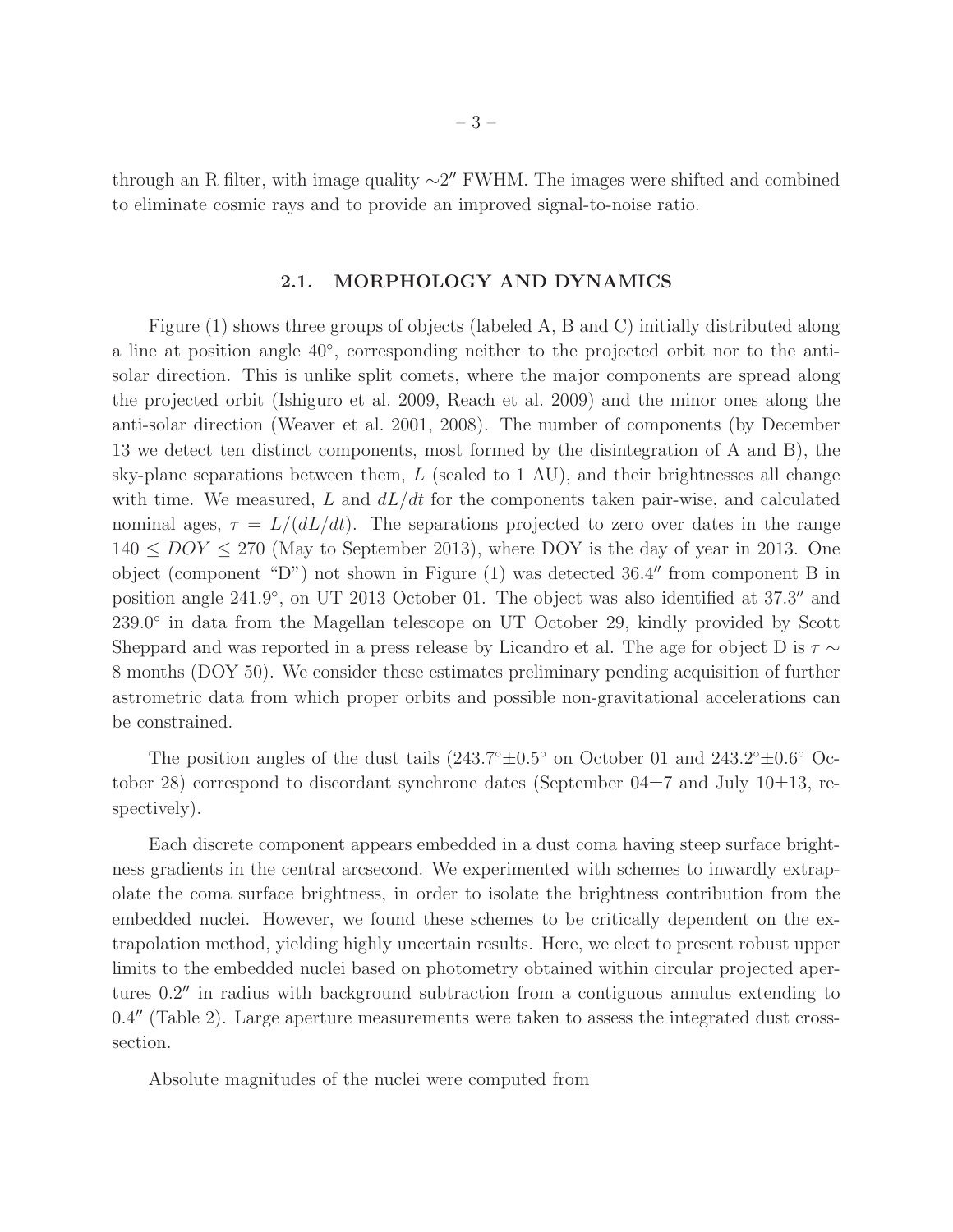$$
H_V = V - 2.5 \log_{10} \left[ R^2 \Delta^2 \right] + 2.5 \log_{10} [\Phi(\alpha)]. \tag{1}
$$

Here,  $\Phi(\alpha)$ , is the ratio of the brightness at phase angle  $\alpha$  to that at phase angle  $0^{\circ}$ , estimated from Bowell et al. (1989). We used the phase function parameter  $g = 0.15$  as applicable to C-type asteroids.

The absolute magnitudes are related to the geometric albedo,  $p_V$ , and the radius,  $r_e$ [km], of a circle having a scattering cross-section equal to that of the object by

$$
r_e = \frac{690}{p_V^{1/2}} 10^{-H_V/5}.
$$
\n(2)

We take  $p_V = 0.05$  to compute effective radii as listed in Table 2. The largest components, A1, A2, B1 and B2, all have  $r_e \sim 0.2$  km. Because of dust contamination we only know that the nucleus radii are  $r_n \leq r_e$  and we cannot determine which, if any, of the components in R3 is the primary (mass-dominant) one. However, the photometric limits to  $r_n$  are sufficient to show that mutual gravitational interactions are negligible. The angular scale of the Hill sphere of a body having radius  $r_n$  is  $\theta_H \sim r_n/(3R_{\odot})$ , where  $R_{\odot}$  is the radius of the Sun. With  $r_n = 200$  m, we find  $\theta_H \sim 0.02''$  (~20 km), which is beneath the resolution of HST. The components in Figure (1) can be safely assumed to move independently.

## 2.2. COLOR AND SPECTRUM

We used LRIS images and a photometry aperture 6.0'' in radius to determine the global colors of the object on UT 2013 Oct 01. Photometric calibration was obtained from separate observations of nearby standard stars (Landolt 1992). We obtained  $B-V = 0.66 \pm 0.04$ , V-R  $= 0.38\pm0.03$  and R-I  $= 0.36\pm0.03$  mag., while the solar colors in the same filters are B-V  $= 0.64 \pm 0.02$ , V-R  $= 0.35 \pm 0.01$ , R-I  $= 0.33 \pm 0.01$  mag (Holmberg et al. 2006). Evidently, R3 is a neutral C-type object, as are ∼50% of asteroids beyond 3 AU (DeMeo and Carry 2013). Note that the scattering cross-section in our data is dominated by dust, not by the embedded parent nuclei.

We also used LRIS to obtain a spectrum of R3 on UT 2013 Oct 02, in search of gaseous emission bands. The cyanide radical (CN) band-head at 3888Å (e.g. A'Hearn et al. 1995) is the brightest optical line in comets and is used here as a proxy for water. We obtained a 2000 s spectrum using a 1.0<sup>"</sup> wide slit, oriented along position angle 50° (the approximate tail axis) and a 400/3400 grism, obtaining a dispersion of 1.07Å pixel<sup>-1</sup> and a wavelength resolution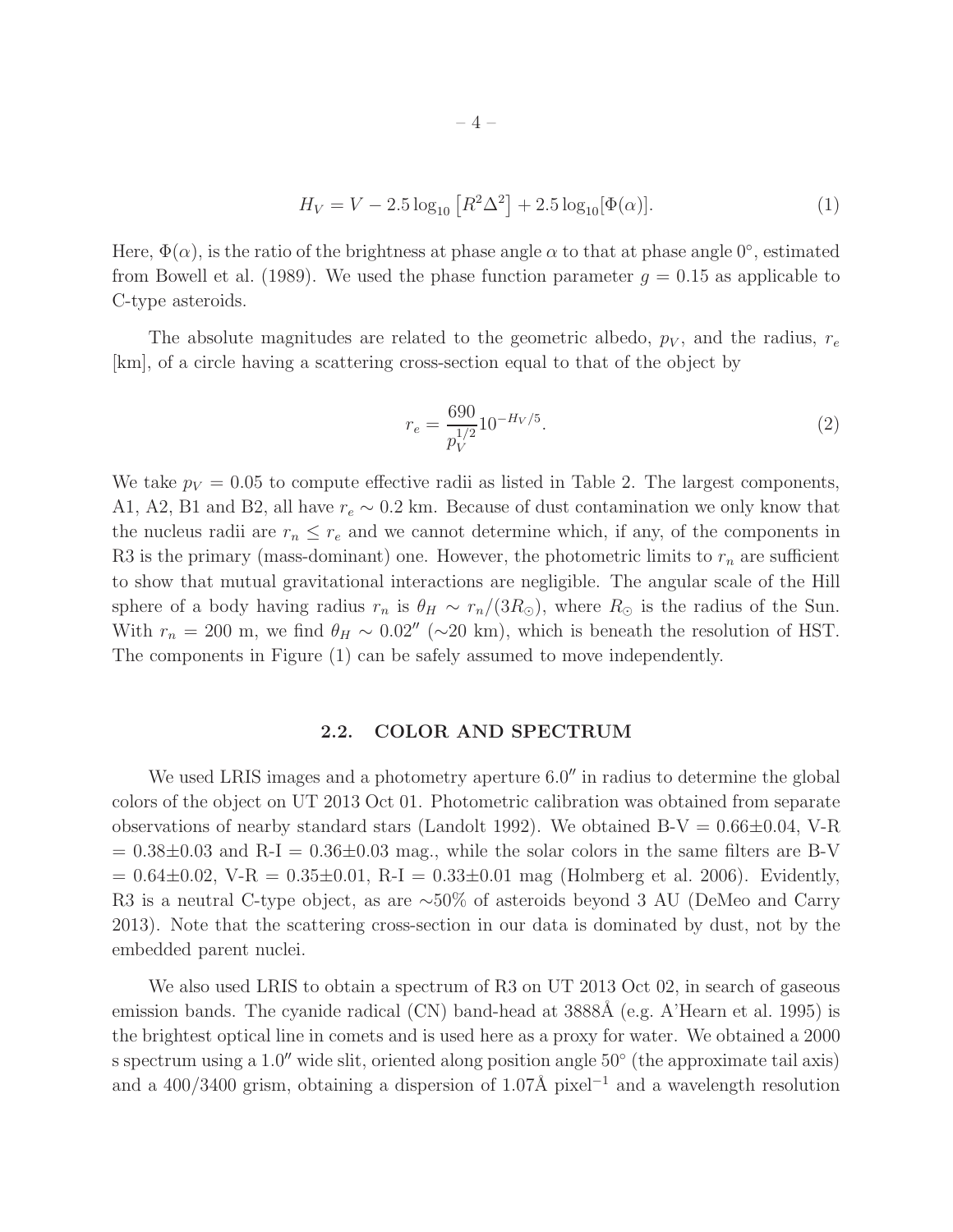of  $7\text{\AA}$ , FWHM. Wavelength calibration and spectral flat fields were obtained immediately following the R3 integrations. We also observed the G-type stars SA 115-271 and SA 93-101 for reference. The former star provided better cancellation of the H and K lines of calcium at 3933Å and 3966Å, and so we used this star to compute the reflectivity (Figure 2).

We extracted the spectrum from a 3.9'' long section of the slit. We determined a  $3\sigma$ upper limit to the flux density from CN by fitting the flanking continuum (wavelengths  $3780\text{\AA}$  to  $3830\text{\AA}$  on the blue side and  $3900\text{\AA}$  to  $3950\text{\AA}$  on the red side) and taking into account the scatter in the data. The resulting upper limit to the flux density is  $f_{CN}$  =  $1.3 \times 10^{-16}$  erg cm<sup>-2</sup> s<sup>-1</sup>.

To calculate the production rate,  $Q_{CN}$ , we adopted a Haser model with parent and daughter scale lengths  $\ell_p = 1.3 \times 10^4$  km and  $\ell_s = 2.1 \times 10^5$  km, respectively, both at  $R = 1$ AU (A'Hearn et al. 1995) and a fluorescence efficiency at 1 AU,  $g(1) = 10^{-12.5}$  (Schleicher 2010). We integrated the Haser model over the  $1.0'' \times 3.9''$  slit, projected to the distance of the object, and assumed a gas outflow speed of 500 m s<sup>-1</sup>. The non-detection of CN then corresponds to an upper limit  $Q_{CN} < 1.2 \times 10^{23} \text{ s}^{-1}$ . The ratio of water to CN production rates in comets is  $Q_{H_2O}/Q_{CN} \sim 360$  (A'Hearn et al. 1995). If this ratio applies to R3, then we deduce  $Q_{H_2O} < 4.3 \times 10^{25} \text{ s}^{-1}$ , corresponding to  $dM/dt < 1.2 \text{ kg s}^{-1}$ . At  $R = 2.25 \text{ AU}$ , a perfectly absorbing, spherical, dirty ice nucleus sublimating from the day-side would lose  $F_s \sim 2 \times 10^{-5}$  kg m<sup>-2</sup> s<sup>-1</sup>, in equilibrium. The limit to the area of ice on the nucleus is A  $= F_s/(dM/dt) \sim 6 \times 10^4$  m<sup>2</sup>, corresponding to a hemisphere of radius ~100 m. However, the cometary ratio of  $Q_{H_2O}/Q_{CN}$  might not apply to ice in a main-belt object and so the significance of the inferred  $Q_{H_2O}$  is unclear.

#### 2.3. DUST PRODUCTION

All images of R3 taken after October 01 show both a tail of months-old particles in the direction of the negative velocity vector (west of the nuclei), and tails of new material in the anti-solar direction (east). The simultaneous presence of tails in both directions is a strong indication that activity is on-going  $(>=2.3 \text{ months}).$ 

In order to study the distribution of the dust, we calculated synchrones (locations of particles ejected at constant time) and syndynes (locations of particles having fixed dimensionless radiation pressure factor,  $\beta$ ) for each observation date (Finson and Probstein, 1968). The position angles of the eastern tails of different fragments correspond to synchrone dates from late September to early October. The largest detectable value of  $\beta$  was 0.7, 0.02, and 0.007 at the three HST epochs, corresponding to radii of 1, 30, and 100  $\mu$ m. The smallest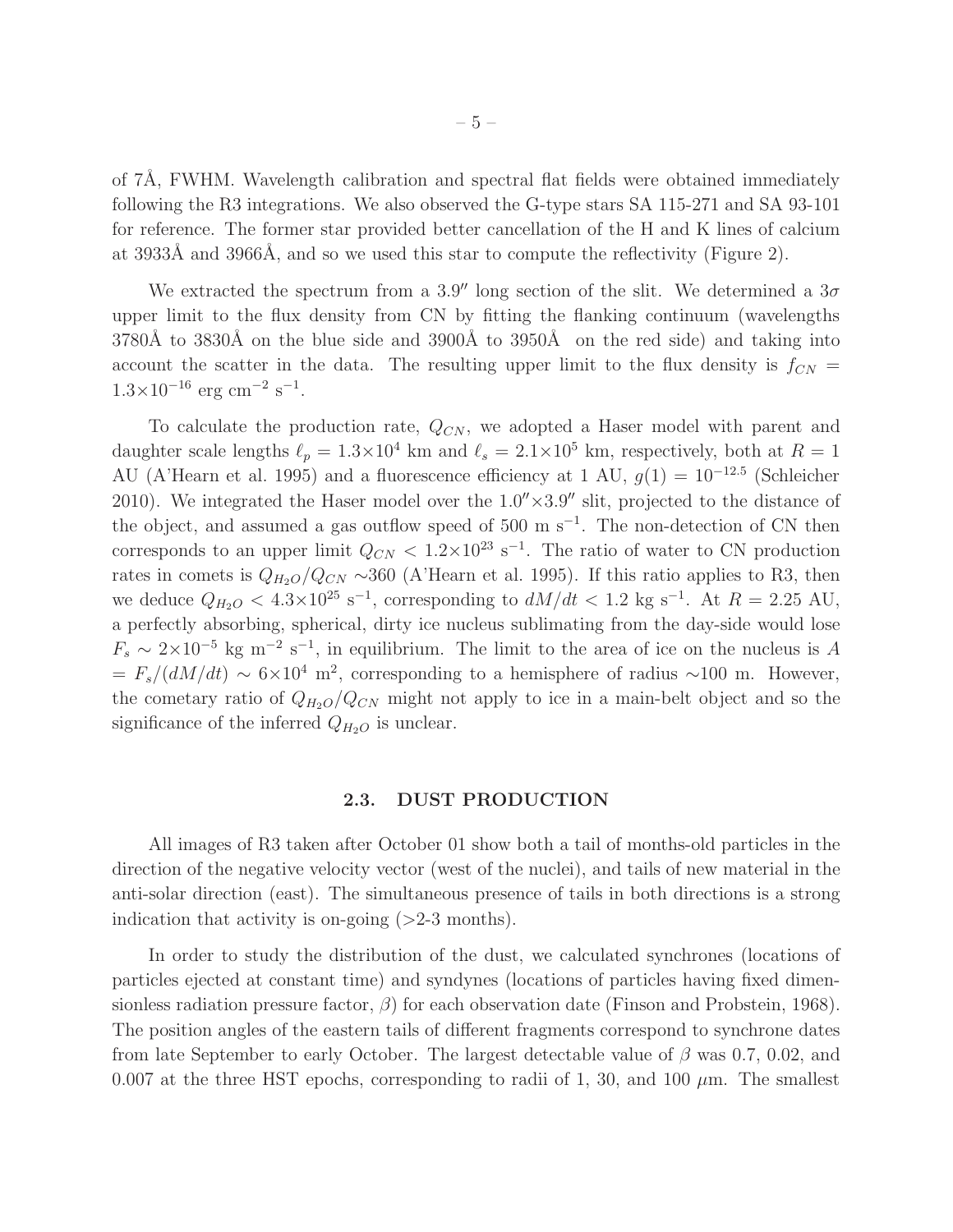of these particles were quickly removed by radiation pressure and therefore are not observed in the later images.

Each component of R3 resembles a typical active comet, with a roughly spherical coma being blown back by radiation pressure. This suggests that the initial velocity of the particles was not negligible and, therefore, that the Finson-Probstein approach is not strictly valid. The sunward extension of the largest coma  $(A2)$  was about  $s = 2000$  km. Following Jewitt et al.  $(2011)$ , we connect s, the turn-around distance in the sunward direction, to u, the initial sunward particle speed from

$$
u^2 = 2\beta g_\odot s,\tag{3}
$$

where  $g_{\odot}$  is the gravitational acceleration towards the Sun. Substituting for  $g_{\odot}$  we obtain

$$
\beta = \frac{u^2 R^2}{2GM_{\odot}s} \tag{4}
$$

where G is the gravitational constant, R the heliocentric distance and  $M_{\odot}$  the mass of the Sun, which gives  $\beta = 2 \times 10^{-4} u^2$ . The characteristic travel time from the nucleus to the apex of motion is  $\tau = 2s/u$ . Assuming that the observed dust is on average 2 months old (as inferred from the tail position angles), we obtain ejection speeds of  $u = 0.8$  m s<sup>-1</sup>, and hence a typical  $\beta = 1.3 \times 10^{-4}$  (radius of 5 mm).

Integrated light photometry was extracted from KAIT data using a 6′′ radius circular aperture centered on the optocenter, with calibration from field stars (Figure 3). Curves in the Figure show the brightness variation expected from the changing observing geometry (Equation 1). We plot two estimates of  $\Phi(\alpha)$ , applicable to C-type (blue line; low albedo, primitive composition) and S-type (red line; high albedo, thermally metamorphosed composition) asteroids. Figure 3 shows that the apparent fading of R3 by  $\sim$ 2 mag is largely a result of the changing observational geometry and that the dust cross-section remains nearly constant from October to December. Near-constancy of the cross-section over 2.5 months is consistent with a large mean particle size in the coma.

The KAIT photometry corresponds to an effective radius  $r_e \sim 2.6$  to 3.0 km (Table 2), and to cross-section  $C_e = \pi r_e^2 = 21$  to 28 km<sup>2</sup>. As may be seen by comparing the 6<sup>*''*</sup> vs. the 0.2′′ photometry in Table 2, almost all of this cross-section lies in coma dust structures in R3, not in the embedded nuclei. The mass and cross-section of an optically thin dust cloud are related by  $M_d \sim 4/3\rho \overline{a}C_e$ , where  $\rho$  is the dust mass density and  $\overline{a}$  is the weighted mean dust grain radius. For  $\overline{a} \gtrsim 5$  mm and  $\rho = 10^3$  kg m<sup>-3</sup> we estimate peak dust masses (on Oct 29)  $M_d \gtrsim 2 \times 10^8$  kg, equivalent to a ~35 m radius sphere having the same density.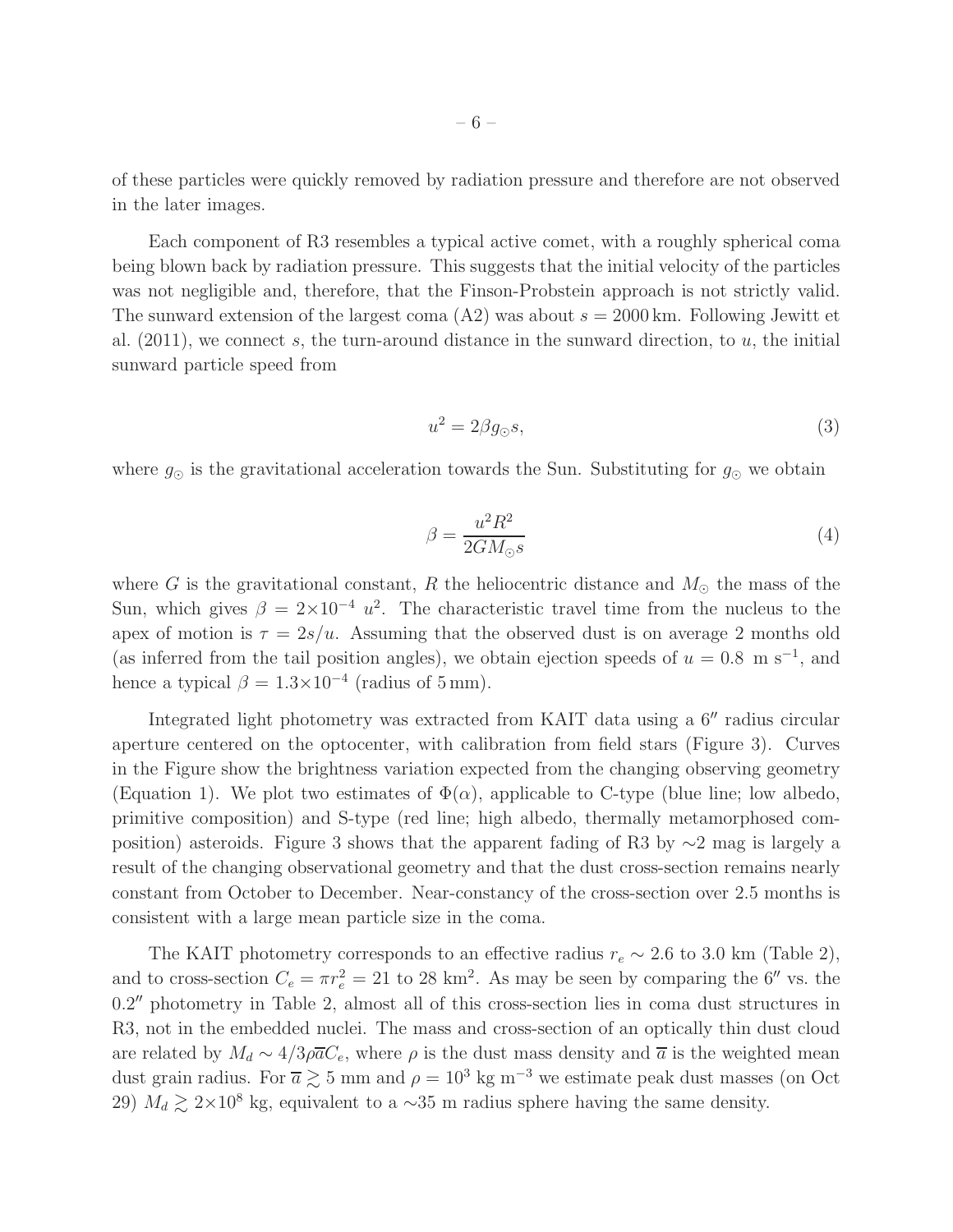## 3. DISCUSSION

Break-up of cometary nuclei has been frequently observed (Boehnhardt 2004) and variously interpreted as due to tidal stresses (Asphaug and Benz 1996), the build up of internal pressure forces from gases generated by sublimation (Samarasinha 2001), impact (Toth 2001) and rotational bursting (Jewitt 1992).

The orbit of R3 (perihelion 2.20 AU, aphelion 3.8 AU) prevents close approaches to the sun or planets, so that tidal forces can be ignored. To estimate the highest possible gas pressure on R3 we solved the energy balance equation for black ice sublimating at the subsolar point. The resulting equilibrium temperature,  $T_{SS} = 197$  K at 2.25 AU, corresponds to gas pressure  $P \sim 0.04 \text{ N m}^{-2}$ , which is far smaller than both the central hydrostatic pressure and the  $\sim 10^3$  N m<sup>-2</sup> tensile strengths of even highly porous dust aggregates (Blum and Schräpler 2004, Meisner et al. 2012). A more volatile ice (e.g. CO), if present, could generate higher pressures but the long term stability of such material in the asteroid belt seems highly improbable. We conclude that sublimation gas pressure cracking is not a viable mechanism, although, if ice does exist in R3, its exposure after break-up could contribute to the continued dust production.

Several observations argue against an impact origin. The separation times of the components are staggered over several months, whereas impact should give a single time. Ejecta from an impact should be consistent with a single synchrone date whereas in R3 the fitted dates differ. The scattering cross-section increases between October 01 and 29 and decreases very slowly thereafter (Table 2), inconsistent with an impulsive origin. and unlike the bestestablished asteroid impact event (on (596) Scheila, c.f. Bodewits et al. 2011, Jewitt et al. 2011, Ishiguro et al. 2011). Furthermore, impacts produce ejecta with a broad spectrum of velocities, from sub-escape to the impact speed (Housen and Holsapple 2011) whereas our data provide no evidence for fast ejecta, even in the earliest observations. For these reasons, we suspect that impact does not provide a natural explanation of the properties of R3, although we cannot rule it out.

Rotational breakup of a strengthless body should occur when the centripetal acceleration on the surface exceeds the gravitational acceleration towards the center. For a sphere of density  $\rho = 10^3$  kg m<sup>-3</sup> the critical period for breakup is ~3.3 hr, while for elongated bodies, the instability occurs at longer periods. Solar radiation provides a torque (the "YORP" torque) capable of driving the spin of a sub-kilometer asteroid to the critical value in less than a million years, making rotational breakup a plausible mechanism for R3 and other small asteroids (Marzari et al. 2011). (A tangential jet from sublimating ice carrying 1 kg s<sup>-1</sup> (i.e. satisfying our spectral upper limit) could spin-up a 200 m radius body on a timescale of months). Aspects of R3 consistent with rotational breakup include the absence of fast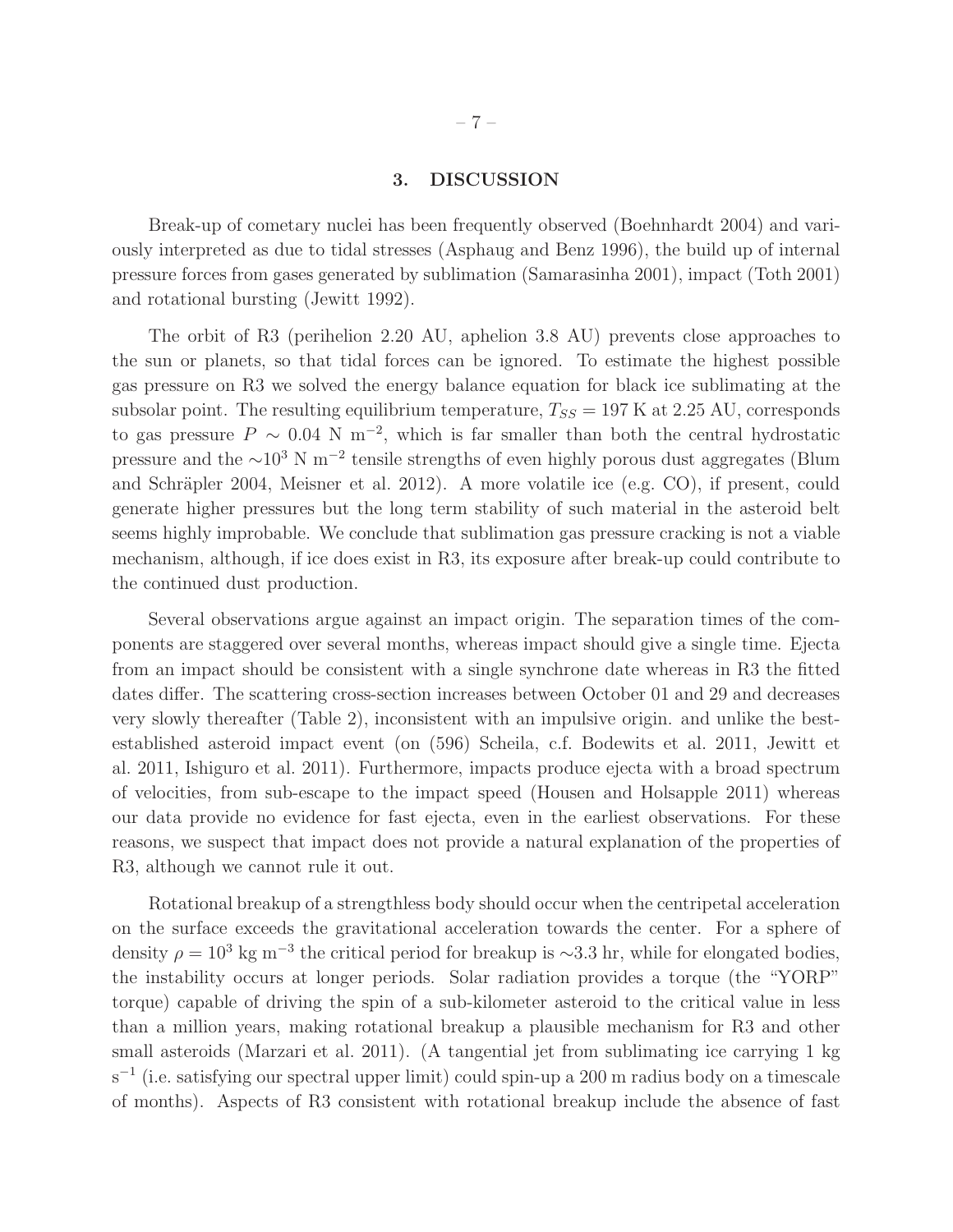ejecta, the low velocity dispersion of the major fragments (comparable to the gravitational escape speeds) and their peculiar alignment (along the ABC axis in Figure 1), which we interpret as the rotational equator of the disrupted parent body. Rotational instability is a potential source of bound (e.g. Walsh et al. 2012) and unbound asteroid pairs (Jacobson et al. 2014, Polishook et al. 2014) and of chaotic systems in which mass is both re-accreted and shed from interacting ejecta (Jacobson and Scheeres 2011). Six-tailed object P/2013 P5 has been interpreted as the product of rotational instability, although its morphology is quite different from that of R3 (Jewitt et al. 2013). Depending on the body shape and material properties, the criteria for shedding instability and structural failure can be quite different (Hirabayashi and Scheeres 2014). We suggest that P/2013 P5 is episodically shedding only its regolith while the multiple components of R3 indicate that a more profound structural failure has occurred.

Fresh observational effort is warranted to secure additional high-resolution measurements of the motions of the fragments in order to better constrain the dynamics of R3. Continued physical observations are also needed to isolate the embedded nuclei, and so to determine their sizes, shapes and rotational states.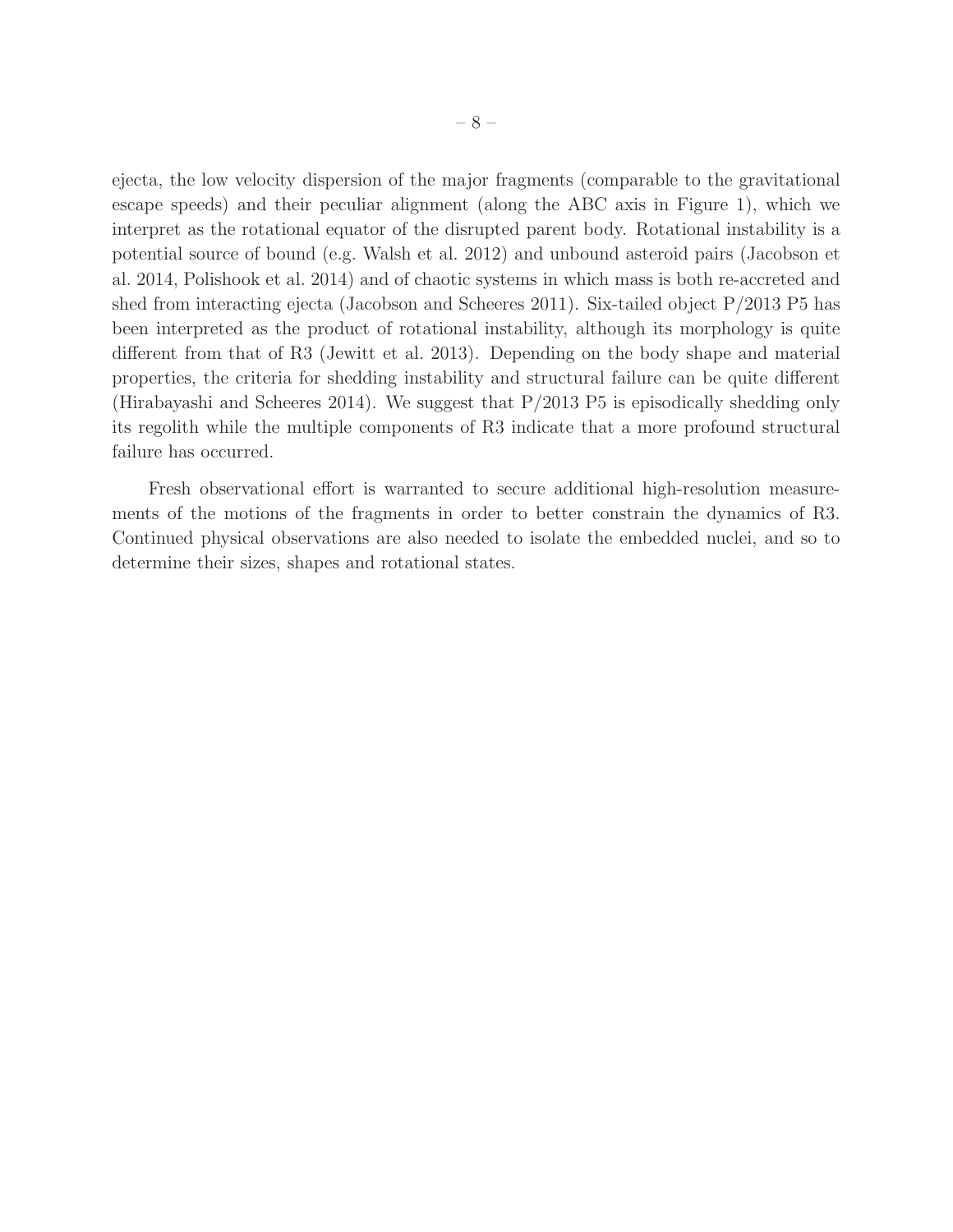#### 4. SUMMARY

The main properties of active asteroid  $P/2013$  R3, deduced from data taken between UT 2013 October 01 and December 13, are:

- 1. Asteroid P/2013 R3 is split into at least 10 fragments, the largest of which have effective radii  $\lesssim 200$  m (geometric albedo 0.05 assumed). The fragments exhibit a velocity dispersion  $\sim 0.2$  to 0.5 m s<sup>-1</sup> and their motions indicate break-up dates in the range 2013 February to September.
- 2. The enveloping debris cloud has integrated cross-section 21 to 29  $\mathrm{km}^2$ , an effective particle radius ∼5 mm, a total dust mass  $M_d \sim 2 \times 10^8$  kg and was ejected over a period of months. The characteristic dust speed is  $\sim 1 \text{ m s}^{-1}$ . While the integrated cross-section deduced from photometry is nearly constant, individual fragments fade at up to 1 mag. month<sup>-1</sup>.
- 3. The spectrum consists of sunlight reflected from dust, with no evidence for comet-like outgassing and a limit to water production <1 kg s<sup>−</sup><sup>1</sup> . The optical colors are consistent with classification as a primitive C-type body.
- 4. The small velocity dispersion, staggered separation dates and initially linear arrangement of similarly-sized fragments lead us to suspect that  $P/2013 R3$  is undergoing a rotationally triggered disruption.

We thank Chris Snead for assistance, Masateru Ishiguro for discussions, Scott Sheppard for Magellan data and the anonymous referee for comments. Based in part on observations made with the NASA/ESA Hubble Space Telescope, with data obtained at the Space Telescope Science Institute (STSCI). Support for program 13612 was provided by NASA through a grant from STSCI, operated by AURA, Inc., under contract NAS 5-26555. We thank Linda Dressel, Alison Vick and other members of the STScI ground system team for their expert help. Some of the data presented herein were obtained at the W.M. Keck Observatory, operated as a scientific partnership among Caltech, the University of California and NASA. The Observatory was made possible by the generous financial support of the W. M. Keck Foundation.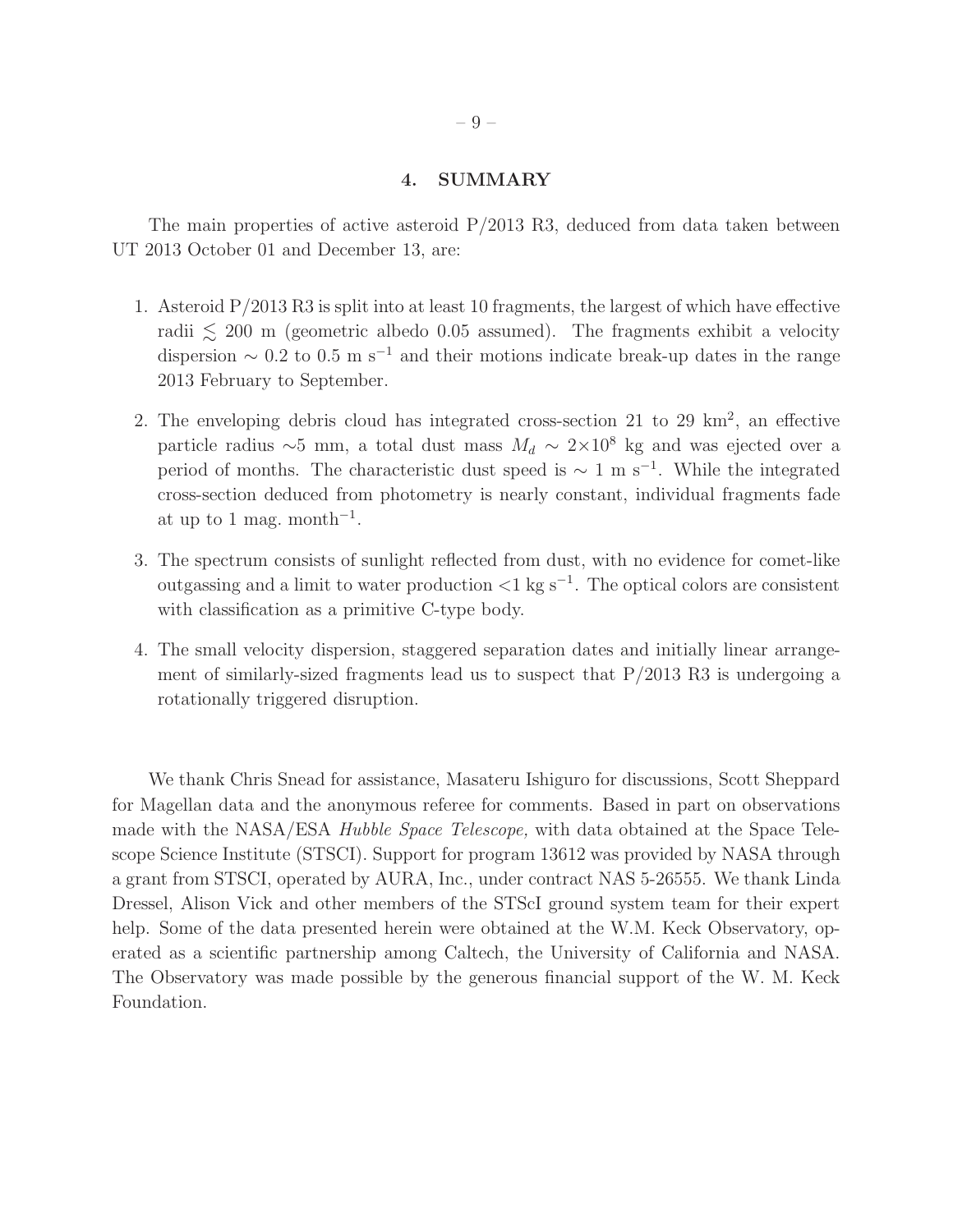#### REFERENCES

- A'Hearn, M. F., Millis, R. C., Schleicher, D. O., Osip, D. J., & Birch, P. V. 1995, Icarus, 118, 223
- Asphaug, E., & Benz, W. 1996, Icarus, 121, 225
- Blum, J., & Schräpler, R. 2004, Physical Review Letters, 93, 115503
- Bodewits, D., Kelley, M. S., Li, J.-Y., et al. 2011, ApJ, 733, L3
- Boehnhardt, H. 2004, Comets II, Univ. Arizona Press, Tucson, p.301
- Bowell, E., Hapke, B., Domingue, D., et al. 1989, in Asteroids II, Tucson, AZ, University of Arizona Press, p. 524-556.
- DeMeo, F. E., & Carry, B. 2013, Icarus, 226, 723
- Dressel, L. 2010, Wide Field Camera 3 Instrument Handbook, Version 3.0 (Baltimore, MD: STScI)
- Finson, M. J., & Probstein, R. F. 1968, ApJ, 154, 327
- Hill, R. E., Armstrong, J. D., Molina, M., & Sato, H. 2013, Central Bureau Electronic Telegrams, 3658, 1
- Hirabayashi, M., & Scheeres, D. J. 2014, ApJ, 780, 160
- Holmberg, J., Flynn, C., & Portinari, L. 2006, MNRAS, 367, 449
- Housen, K. R., & Holsapple, K. A. 2011, Icarus, 211, 856
- Hsieh, H. H., & Jewitt, D. 2006, Science, 312, 561
- Ishiguro, M., Usui, F., Sarugaku, Y., & Ueno, M. 2009, Icarus, 203, 560
- Ishiguro, M., Hanayama, H., Hasegawa, S., et al. 2011, ApJ, 741, L24
- Jacobson, S. A., & Scheeres, D. J. 2011, Icarus, 214, 161
- Jacobson, S. A., Marzari, F., Rossi, A., Scheeres, D. J., & Davis, D. R. 2014, arXiv:1401.1813
- Jewitt, D. 1992, Liege International Astrophysical Colloquia, 30, 85
- Jewitt, D. 2012, AJ, 143, 66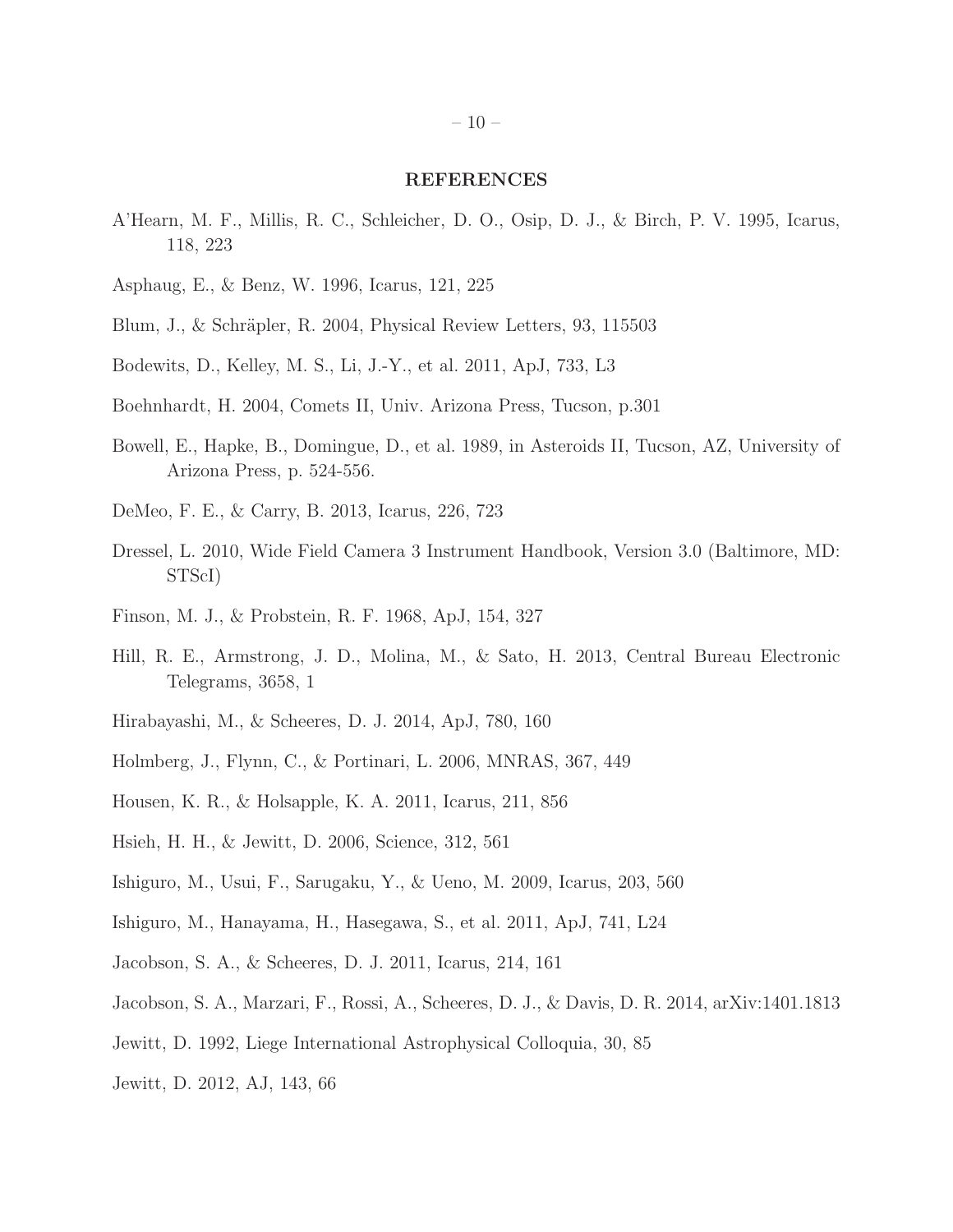- Jewitt, D., Weaver, H., Mutchler, M., Larson, S., & Agarwal, J. 2011, ApJ, 733, L4
- Jewitt, D., Agarwal, J., Weaver, H., Mutchler, M., & Larson, S. 2013, ApJ, 778, L21
- Kresak, L. 1980, Moon and Planets, 22, 83
- Landolt, A. U. 1992, AJ, 104, 340
- Marzari, F., Rossi, A., & Scheeres, D. J. 2011, Icarus, 214, 622
- Meisner, T., Wurm, G., & Teiser, J. 2012, A&A, 544, A138
- Oke, J. B., Cohen, J. G., Carr, M., et al. 1995, PASP, 107, 375
- Polishook, D., Moskovitz, N., Binzel, R. P., et al. 2014, arXiv:1401.4465
- Reach, W. T., Vaubaillon, J., Kelley, M. S., Lisse, C. M., & Sykes, M. V. 2009, Icarus, 203, 571
- Richmond, M., Treffers, R. R., & Filippenko, A. V. 1993, PASP, 105, 1164
- Samarasinha, N. H. 2001, Icarus, 154, 540
- Schleicher, D. G. 2010, AJ, 140, 973
- Seizinger, A., Speith, R., & Kley, W. 2013, A&A, 559, A19
- Toth, I. 2001, A&A, 368, L25
- Walsh, K. J., Richardson, D. C., & Michel, P. 2012, Icarus, 220, 514
- Weaver, H. A., Sekanina, Z., Toth, I., et al. 2001, Science, 292, 1329
- Weaver, H. A., Lisse, C. M., Mutchler, M., et al. 2008, LPI Contributions, 1405, 8248

This preprint was prepared with the AAS IATEX macros v5.2.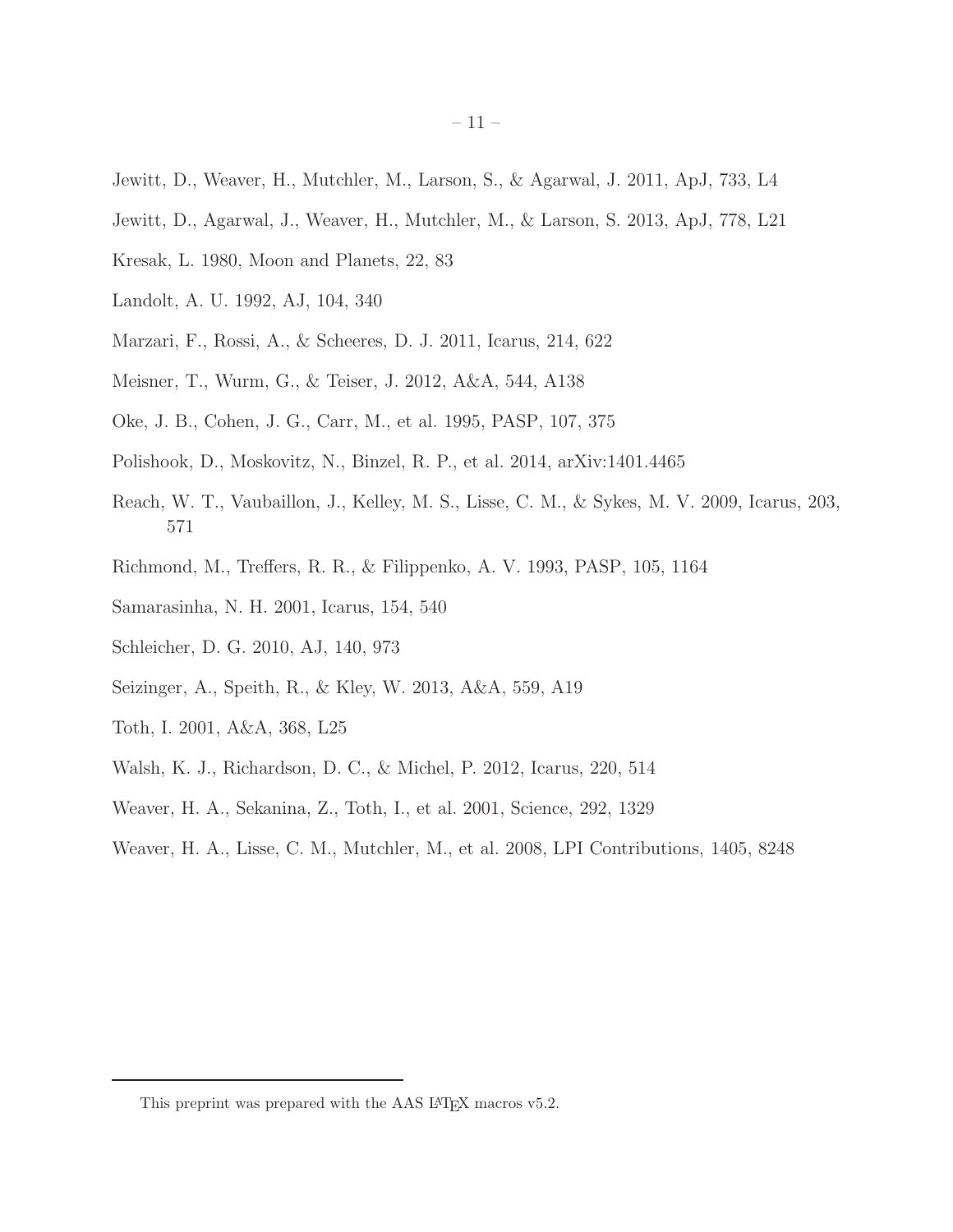Table 1. Observing Geometry

| UT Date and Time DOY Tel <sup>a</sup> $R^{\rm b}$ $\Delta^{\rm c}$ $\alpha^{\rm d}$ $\theta_{\rm o}^{\rm e}$ $\theta_{\rm -n}^{\rm f}$ $\delta_{\rm \mathfrak{m}}^{\rm g}$ |  |                                          |  |  |  |
|----------------------------------------------------------------------------------------------------------------------------------------------------------------------------|--|------------------------------------------|--|--|--|
| 2013 Oct 01 07:45 - 08:20 274 Keck 2.231 1.231 1.65 235.1 246.2 -0.3                                                                                                       |  |                                          |  |  |  |
| 2013 Oct 29 06:36 - 08:17 302 HST 2.262 1.340 12.1 68.4 245.8 -0.5<br>$2013$ Nov 15 06:39 - 07:20                                                                          |  | 319 HST 2.287 1.489 18.2 67.6 245.7 -0.6 |  |  |  |
| 2013 Dec 13 07:25 - 08:05 347 HST 2.336 1.827 23.5 67.2 245.9 -0.5                                                                                                         |  |                                          |  |  |  |

<sup>a</sup>Telescope used

<sup>b</sup>Heliocentric distance, in AU

<sup>c</sup>Geocentric distance, in AU

<sup>d</sup>Phase angle, in degrees

<sup>e</sup>Position angle of the projected anti-Solar direction, in degrees

<sup>f</sup>Position angle of the projected negative heliocentric velocity vector, in degrees

<sup>g</sup>Angle of Earth above the orbital plane, in degrees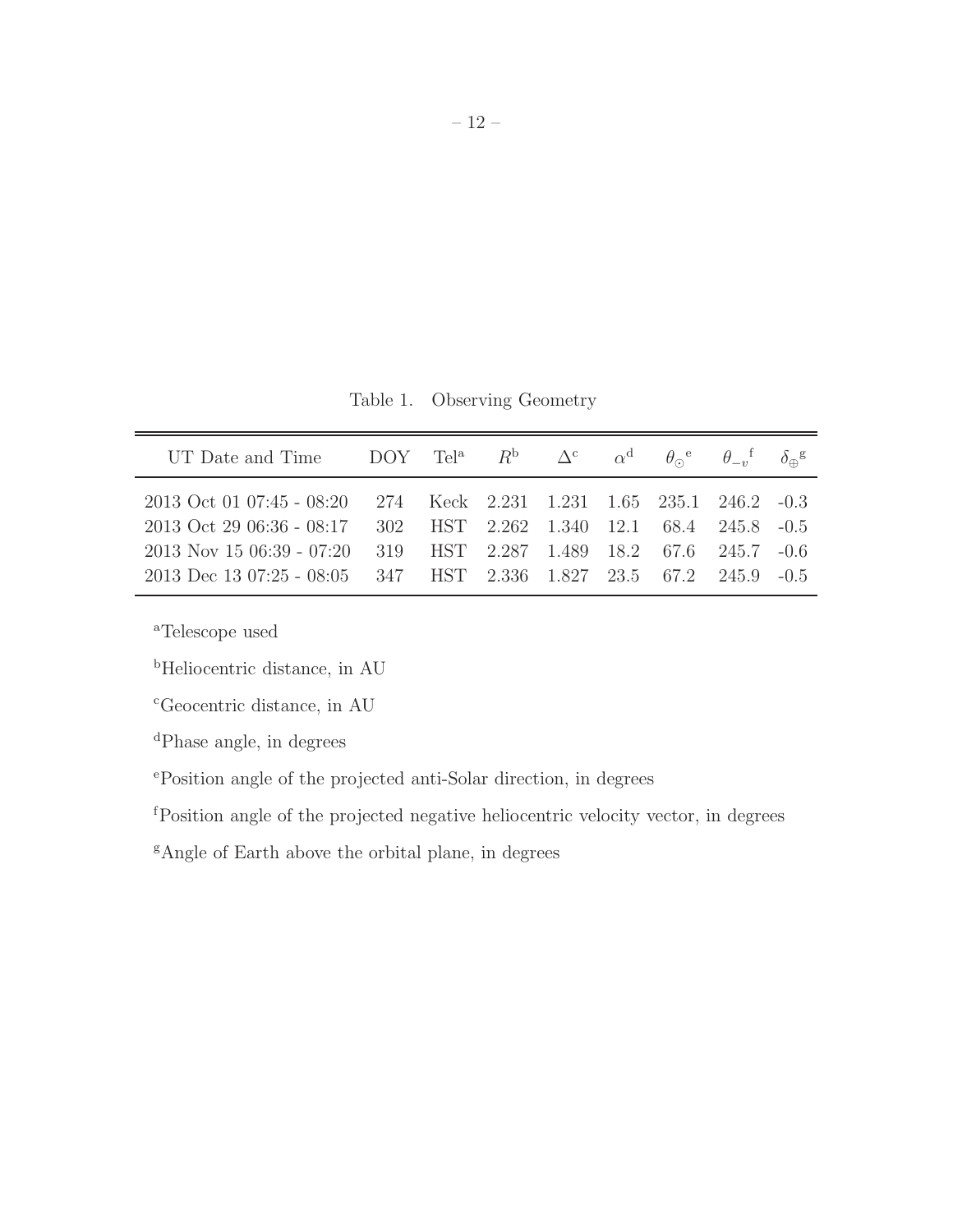| Name           | Oct 01<br>$H_V$<br>V<br>$r_e$ | Oct $29$<br>$H_V$<br>V<br>$r_e$ | Nov $15$<br>$H_V$<br>V<br>$r_e$        | Dec $13$<br>$H_V$<br>V<br>$r_e$        |
|----------------|-------------------------------|---------------------------------|----------------------------------------|----------------------------------------|
| A1             |                               | 23.05 (19.91) 0.32              | 24.12 (20.63) 0.23                     | 24.98 (20.85) 0.21                     |
| A2             |                               | 23.72 (20.58) 0.24              | 24.16 (20.67) 0.23                     | 25.09 (20.96) 0.20                     |
| B <sub>p</sub> |                               | 22.04 (18.90) 0.51              | 23.47 (19.98) 0.31                     |                                        |
| B1             |                               |                                 |                                        | 24.97 (20.84) 0.21                     |
| B <sub>2</sub> |                               |                                 |                                        | 25.18 (21.05) 0.19                     |
| C1             |                               | 26.45(23.31)0.07                | $\geq$ 26.8 ( $\geq$ 23.6) $\leq$ 0.06 | $\geq$ 26.8 ( $\geq$ 22.7) $\leq$ 0.09 |
| C2             |                               | 24.86 (21.72) 0.14              | 25.35(21.86)0.13                       | 26.37 (22.24) 0.11                     |
| Total          | 17.81(15.41)2.57              | 18.19(15.05)3.02                | 18.72 (15.23) 2.78                     | 19.46 (15.34) 2.64                     |

<sup>a</sup>Three quantities are listed for each feature; V, the apparent magnitude,  $H_V$ , the absolute magnitude computed from Equation (1) and  $r_e$  [km], the effective radius (Equation 2). For each component, we measured  $V$  within a  $0.2''$  radius aperture with background subtraction from a contiguous annulus extending to 0.4″. For the "Total" light measurement, we used a  $6.0''$  radius aperture with background annulus outer radius  $12.0''$ .

<sup>b</sup>The components of "B" were not separately measurable in data taken before December 13.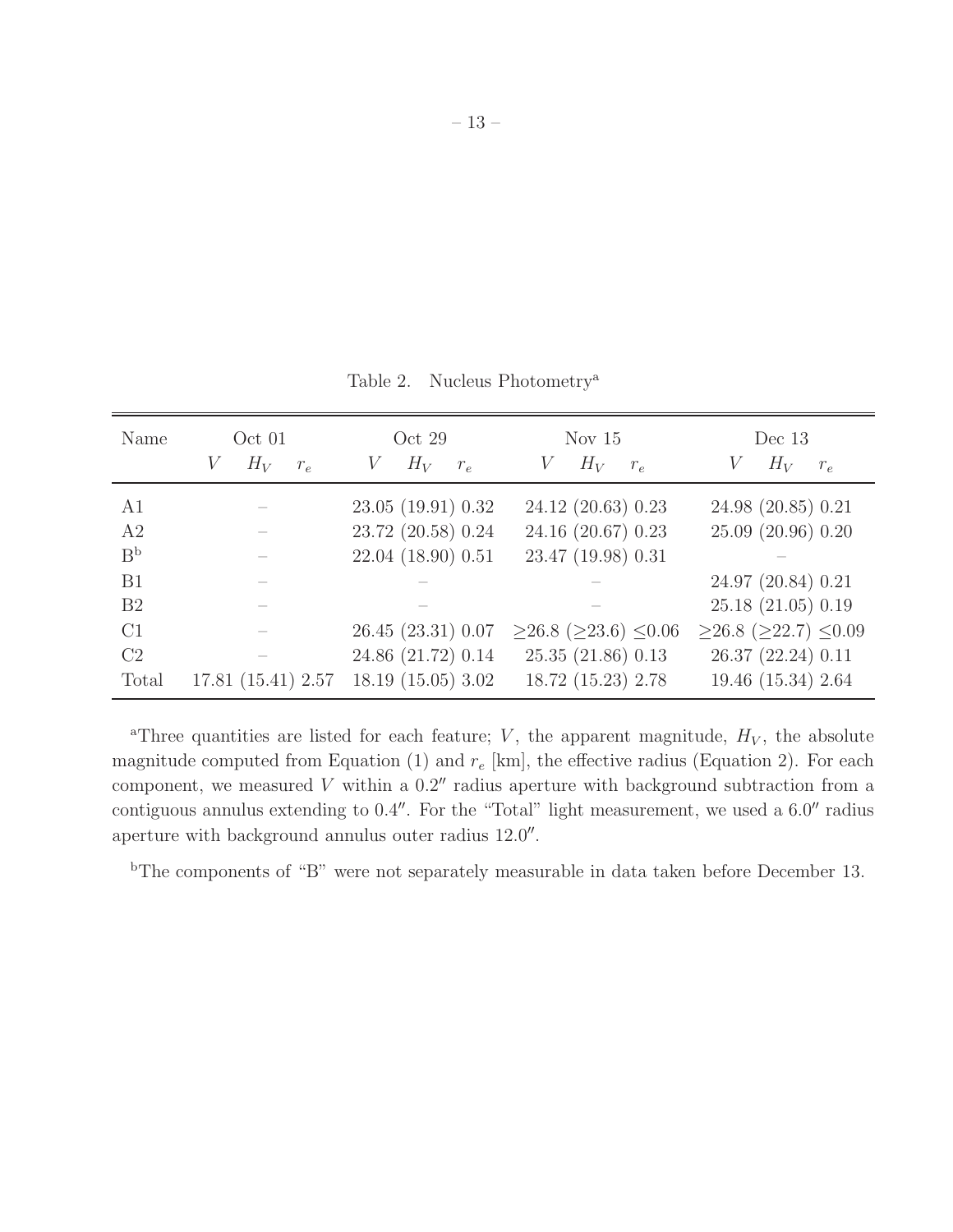

Fig. 1.— Four epochs of R3 imaging from 2013 (c.f. Table 1) shown as raw images (left column) and spatially filtered to suppress diffuse coma (right column). October 01 data are from Keck, all the rest from HST. Each panel has North to the top, East to the left and has dimensions  $14'' \times 12''$ . The projected anti-solar direction is shown by a yellow arrow marked "-S". Projected negative velocity vector is indicated by a green arrow marked "-V". Components discussed in the text are identified.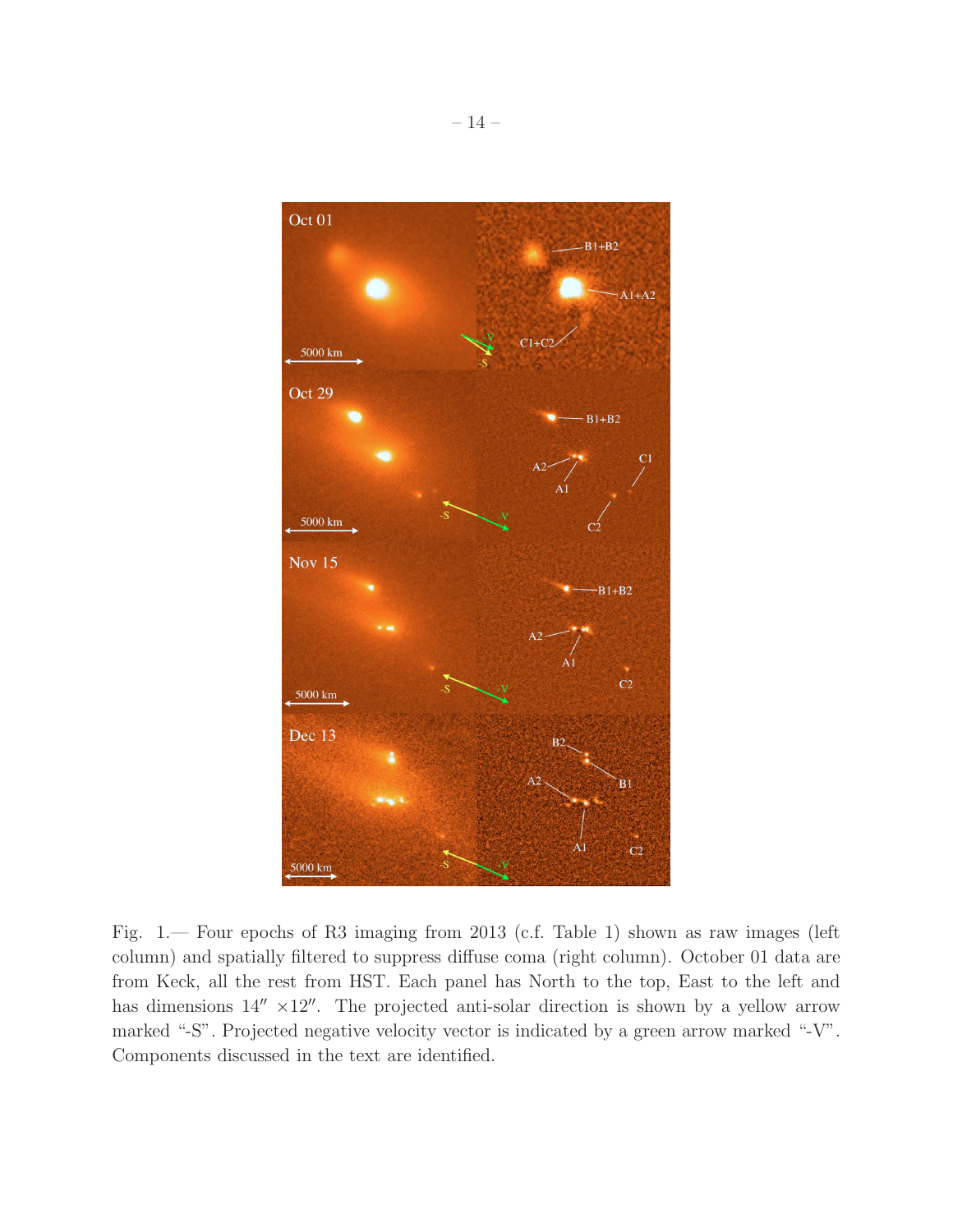

Fig. 2.— Normalized reflection spectrum in the vicinity of the CN band (outlined in red dashed box). Blue lines marked CW1 and CW2 denote regions of the spectrum used for continuum assessment. The  $5\sigma$  limit to CN emission is marked with a horizontal long-dashed line. Residual H and K lines of calcium are marked.